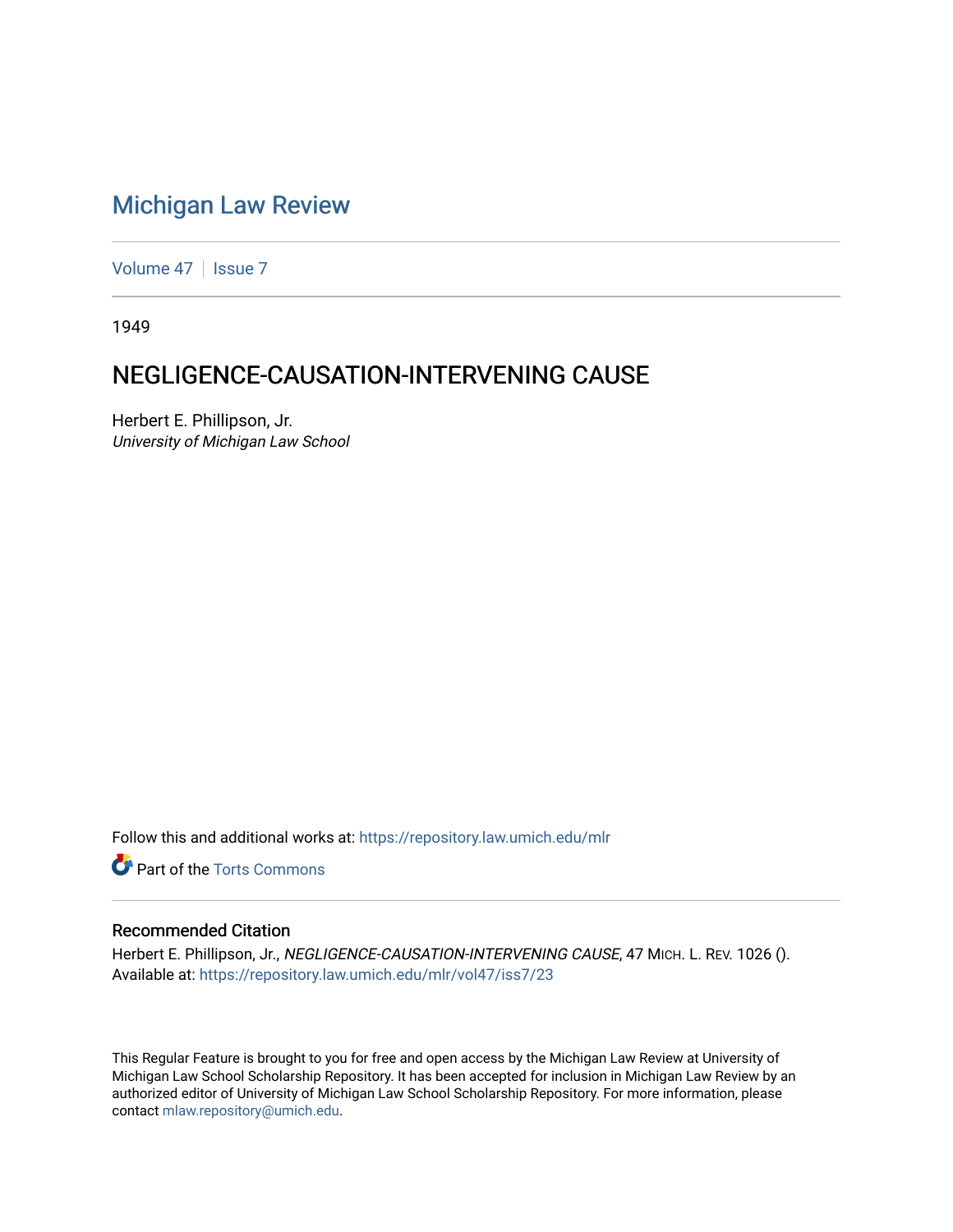NEGLIGENCE-CAUSATION-INTERVENING CAUSE-Plaintiff alleged that while driving on a two-lane highway, he was overtaken by defendant, who attempted to pass against oncoming traffic and forced plaintiff to tum right in an effort to leave the highway. At that point, a passenger in plaintiff's car seized the steering wheel, causing the car to travel left across the highway without collision and then overturn, injuring plaintiff. *Held,* demurrer to complaint sustained. The passenger's act was not foreseeable, was not the normal response to the situation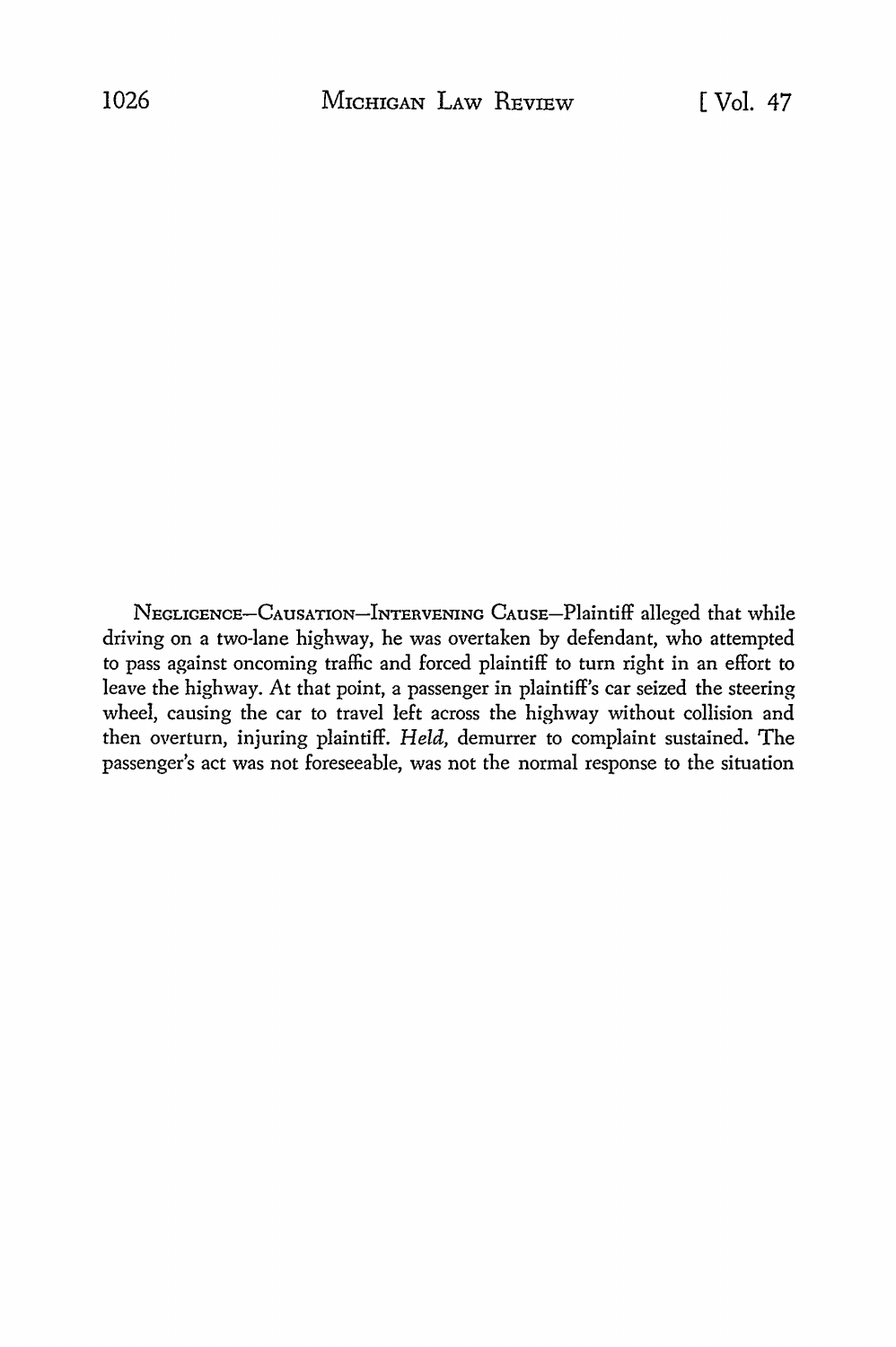created by the defendant, and was so extraordinary as to be an efficient intervening cause. *Robinsonv. Butler,* (Minn. 1948) 33 N. W. (2d) 821.

A party is liable for an injury if it would not have occurred without his negligence and the intervening force<sup>1</sup> should have been foreseen by him when he failed to use due care,<sup>2</sup> or if the intervening force was the normal result<sup>3</sup> of his negligence. Thus in the principal case the court must have considered the passenger's act either: (I) an unforeseeable, independent cause wholly unrelated to the situation caused by the defendant's negligence, or (2) an unforeseeable, abnormal, extraordinary response to that situation. To hold as a matter of law that the passenger's seizing the wheel was entirely independent (that is, not caused in fact by defendant's negligence) would be unjustified. The court's holding seems to be, therefore, that the passenger's act was, as a matter of law, not a normal reaction to the situation caused by the defendant's negligence. Reasons given by the court for its decision are that the automobile was fully under control when the passenger seized the wheel, and that no harm would have resulted if there had been no interference with the plaintiff's driving. It seems difficult to draw these conclusions from the complaint as stated in the opinion; furthermore, any conclusion as to what the result of a situation would be if the intervening act had not occurred cannot relieve defendant of liability if the intervening act is normal. The degree of control of the automobile and the likelihood of harm at the time of the passenger's act should not, as a matter of law, determine the normalcy of the intervening act. Reasonable minds might well differ as to whether the normal reaction of an automobile passenger to being forced off the road might be an attempt to take control of the situation.<sup>4</sup> That being the case, a jury question was presented.<sup>5</sup> The demurrer might also have been overruled on the ground that even if the passenger's seizing the wheel were unforeseeable, the accident, the final result, was nevertheless fore-

l "An intervening force is one which actively operates in producing harm to another after the actor's negligent act or omission has been committed.<sup> $n$ </sup> 2 ToRTS RESTATEMENT, §441 (I) (1934).

<sup>2</sup>Ferraro v. Taylor, 197 Minn. 5, 265 N.W. 829 (1936); Dixon v. Bell, 5 M. & S. 198, 105 Eng. Rep. 1023 (1816); 2 ToRTs RESTATEMENT, §447(a) (1934).

<sup>3</sup>The term "normal intervening act" has been construed by the courts to include what might be termed unusual responses to the situation presented by defendant's negligence, but not to include extraordinary or reckless responses. Crow v. Colson, 123 Kan. 702, 256 P. 971 (1927); Lee v. Donnelly, 95 Vt. 121, 113 A. 542 (1921). An otherwise unreasonable act by the plaintiff resulting from fear of injury to himself or another caused by the defendant's negligence does not constitute contributory negligence. Wagner v. Intl. R. Co., 232 N.Y. 176, 133 N.E. 437 (1921); 19 A.L.R. 4 (1922). A third person injured by the consequences of that act may also recover. Smith v. Carlson, 209 Minn. 268 at 273, 296 N .W. 132 (1941 ).

<sup>4</sup> Supra, note 3. The court in principal case quotes liberally from 2 ToRTS RESTATE-MENT,  $\S$ §441, 442 (1934), but ignores  $\S$ §443, 444, 445, stating that an intervening act is not a superseding cause when it is the normal response to the situation caused by defendant's negligence, the normal response to fear or emotional disturbance which defendant caused by his negligence, or a normal effort of rescue or defense. The only factual situation compared by the court is Kennedy v. Hedberg, 159 Minn. 76, 198 **N.W.** 302 (1924), where the defendant did not in any way cause the intervening act.

0 Arnold v. Northern States Power Co., 209 Minn. 551, 297 N.W. 182 (1941).